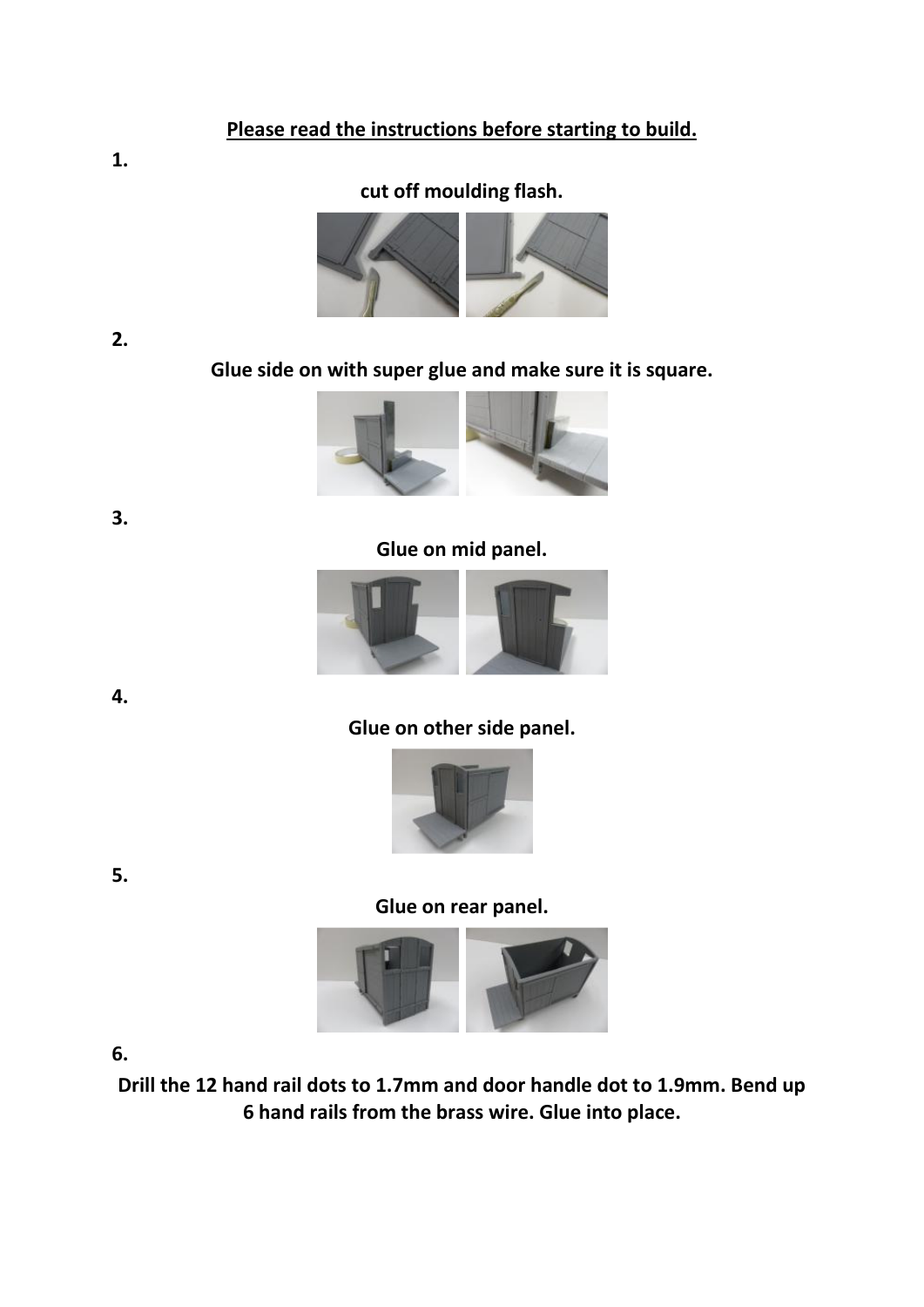

**7.** 

## **Glue end panel into place making sure it is square.**



**8.** 

**Cut off and grind flat the excess axle on the wheels.**



### **9.**

# **Put a DROP of glue into the axle holders, place the wheels and put a further DROP of glue on top.**



**10.** 

**Glue on side rails.**



#### **11.**

**Drill a 1.7mm hole in the chassis and step for the step bar. cut a length of brass bar. Glue step into place and fit bar with a spot of glue.**